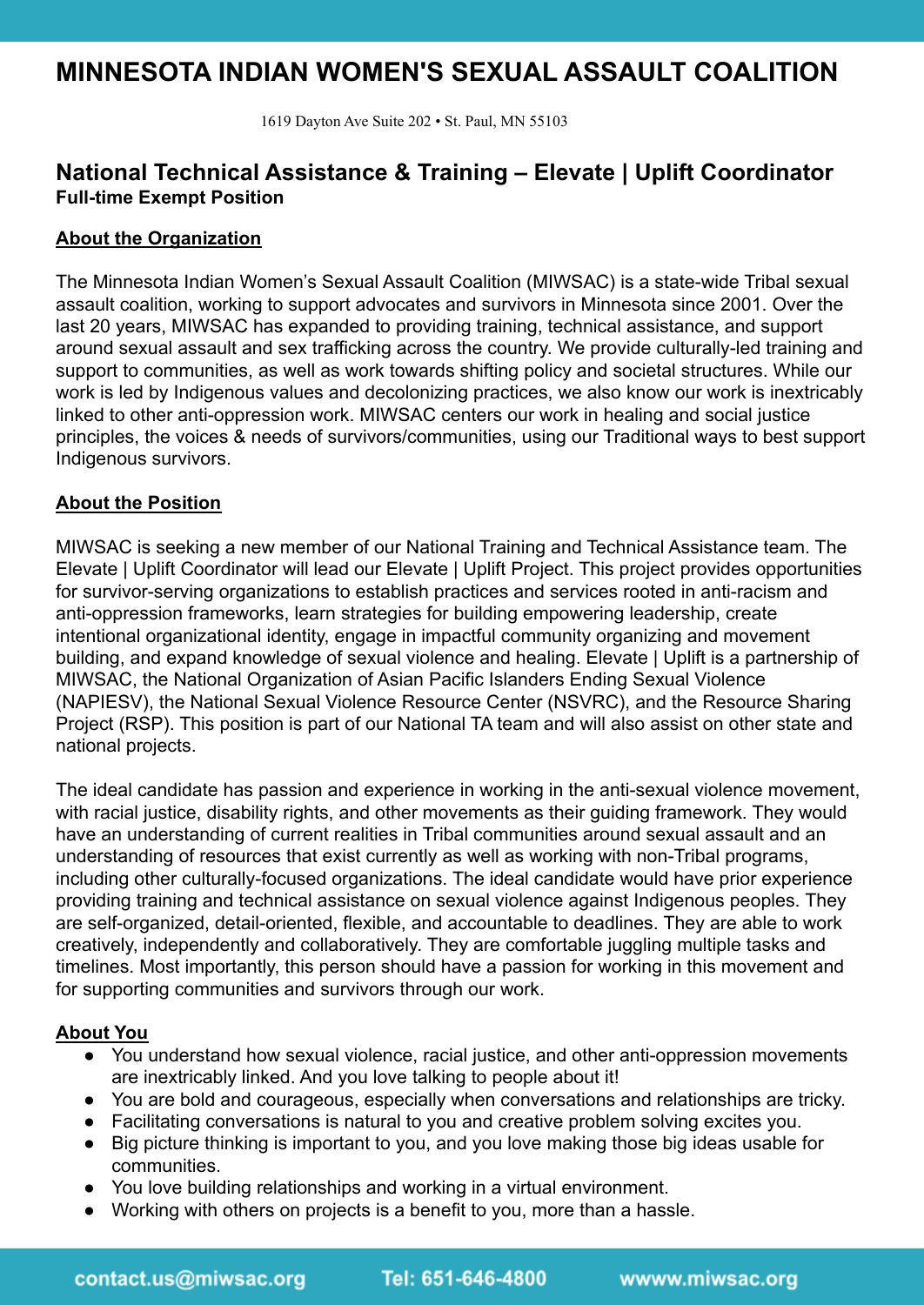• Indigenous values are important to you, and you have worked with other communities, including other culturally focused advocacy groups.

# **CORE RESPONSIBILITIES:**

- Work cooperatively with MIWSAC Executive Director, MIWSAC staff, TA Partners, and sexual assault programs to provide training and technical assistance.
- Attend regular meeting with E | U team.
- Develop, plan, and support facilitation of E | U meetings with participants.
- Assist in the development of written materials on addressing sexual violence.
- Provide information and resources to sexual assault programs and others upon request.
- Assist with ongoing and semi-annual reports.
- Plan and provide professional and community training activities on addressing sexual violence.
- Support other MIWSAC work.

# **IDEAL QUALIFICATIONS:**

- 3+ years experience working in the anti-sexual violence movement, including survivor-serving advocacy.
- 3+ years working in racial justice or culturally-focused organizations.
- Understanding and experience working with Native communities, including how sexual violence impacts our communities.
- Experience in developing and providing training on addressing sexual violence, including sex trafficking.
- Ability to facilitate and create engaging learning spaces in a virtual space.
- Experience with technical assistance or other types of community/program guidance and support as programs work to shift their work to center equity and inclusion.
- Ability to create, revise, and develop tangible materials, including written resources.
- Must be able to work collaboratively with internal and external teams, primarily virtually.
- Ability to travel; Valid Driver's License with a satisfactory driving record required.
- Dedication to the mission and vision of MIWSAC.
- Excellent written and verbal communication skills

*\*Please apply even if you feel you do not meet ALL of the qualifications. We will be holistically looking at all candidates even if some qualifications are not met. MIWSAC strives for equitable hiring and we know that many women and BIPOC people historically don't apply to jobs if they are missing qualifications.* 

#### **Other Information**:

This position will report to the Operations Director. This position can be based remotely or at our office in St. Paul.

Salary range: starting salary will be between \$50-60,000 based on qualifications, experience, and other factors. MIWSAC offers a full package of benefits including health & dental insurance, matching retirement, investment in personal development, and an expansive time off policy.

#### **To Apply**

Please email a resume & cover letter to jscoggin@miwsac.org. We are seeking to fill this position as soon as possible, and are accepting applications on a rolling basis until the position is filled. Priority will be given to applications received by June 10, 2022.

In your cover letter, please address the following:

Diversity, equity, and inclusion have become buzzwords within movements. This position is grounded in deconstructing the ways survivor-serving programs have been designed to

 $T$ el: 651-646-4800